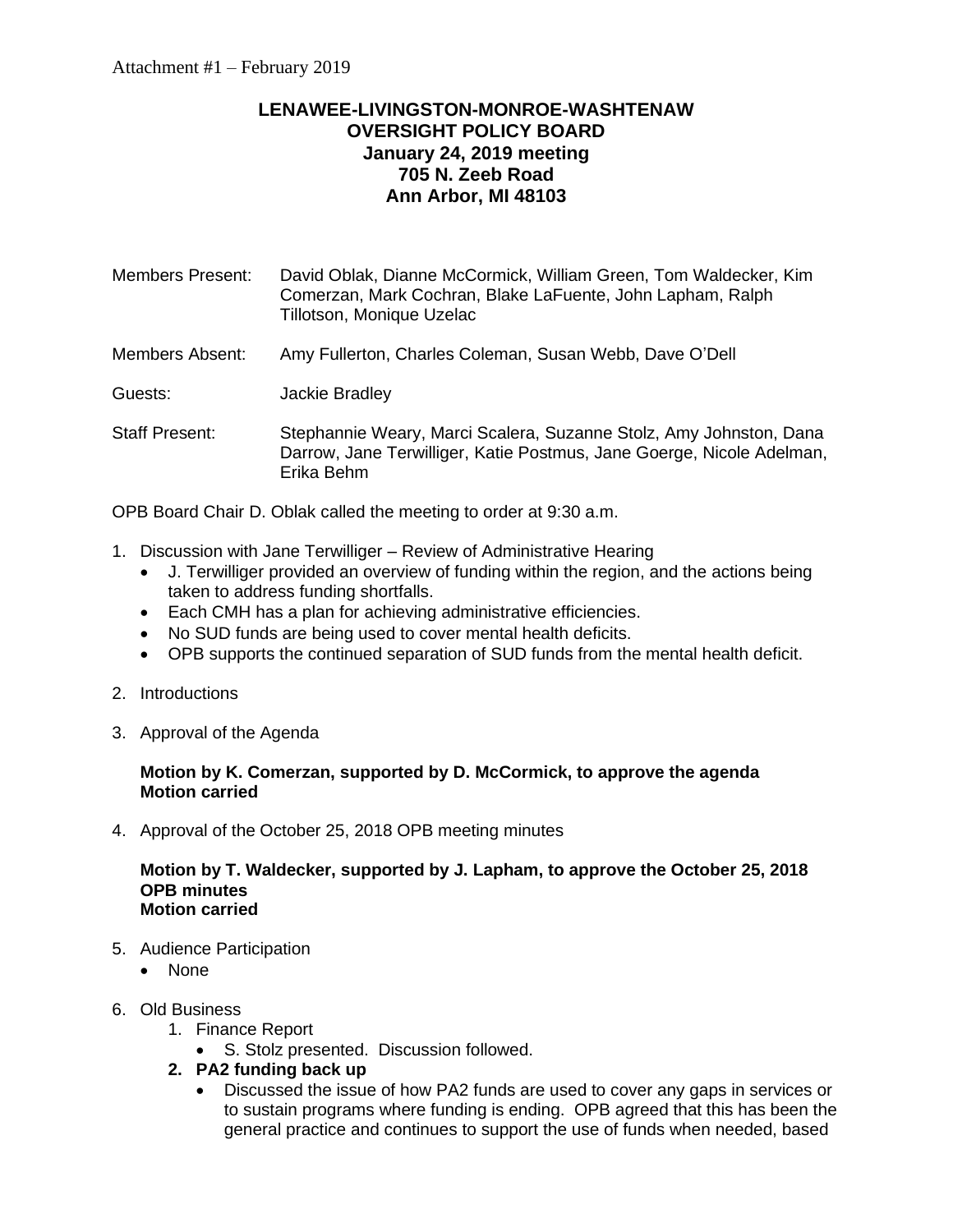on actual utilization for each respective county. Finance will continue to provide information to the OPB as funds are used for this purpose.

- 7. New Business
	- a. Monroe Access Services

**Board Action Motion by T. Waldecker, supported by W. Green, to approve funding for Monroe CMHA access for a total of \$66,524.50 annually through PA2 funds and/or block grant**

#### **Motion carried**

- Staff will be a Monroe CMH employee. The position will expand the capacity to manage the SUD calls in Monroe.
- In the last year there has been some concern around having just 1 person for the entire county to perform screenings for SUD access. Monroe had expressed an interested in working more with people with substance use disorders.
- b. New Vendor for Women's Recovery Housing

```
Board Action
```
**Motion by T. Waldecker, supported by J. Lapham, to approve funding for Marie's House of Serenity, a new Recovery Housing program opening in Ypsilanti Motion carried**

- c. Vaping proposal
	- **Board Action**

**Motion by J. Lapham, supported by M. Uzelac, to approve PA2 funding for regional FY19 youth vaping/e-cigarette prevention efforts provided by Karen Bergbower and Associates (KBA) Motion carried**

- d. Membership Status
	- Monroe: M. Cochran's reappointment will go to the Monroe MH board on February 27, 2018. K. Comerzan's reappointment has been approved.
	- Washtenaw: B. LaFuente's reappointment by the Washtenaw BOC will extend through June 2019, at which time he will relocate.
	- Livingston has 2 vacancies
	- Lenawee has 1 vacancy.
- e. Kratom Information
	- Monroe has experienced problems with Kratom use.
	- OPB discussed the prevalence of kratom.
	- K. Postmus suggested including information about kratom as part of the vendor education packet for smoking/vaping.
- 8. Report from Regional Board
	- See agenda item #1 for J. Terwilliger's update.
- 9. SUD Director Updates
	- M. Scalera has submitted her retirement notice, effective 6/28/19. After retirement, she will be available to consult if needed.
	- a. Mini-grants
		- Each county gets \$5k at the start of each year fiscal year.